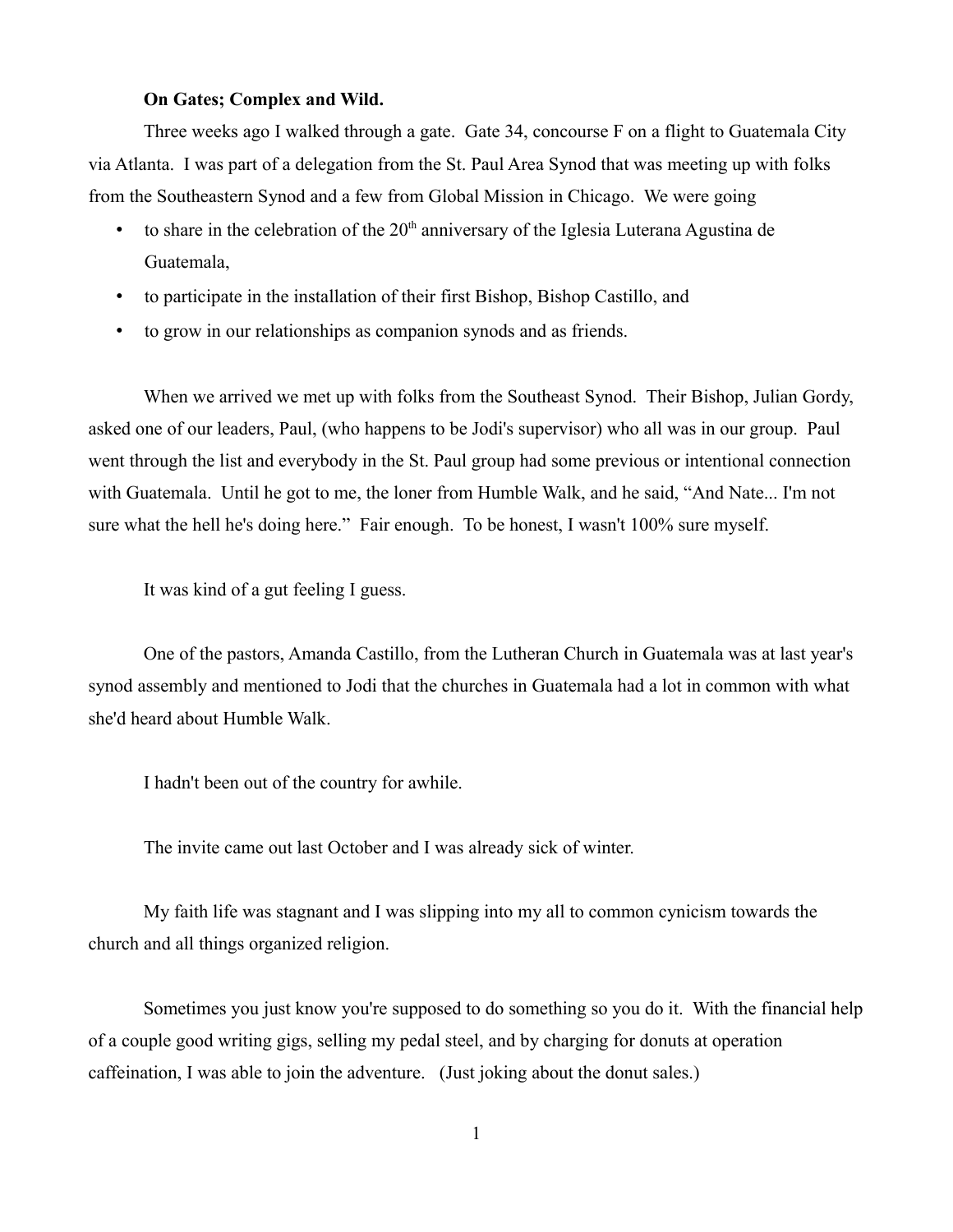The story we hear from Jesus today is about a gate. Going through a gate.

I think what I fumble over in this story is the role of the gate. I often think of a gate as something that is closed. It separates point A from point B. When I read the story this way I come up with a simple and safe interpretation. We move from dangerous point A, through Jesus, to wonderful point B. From lost to found, from outsider to insider, failure to success.

That would be a simple and safe way to read it but since when is God simple and safe? Everything I know to be true about God tells me that God is complex and wild. And so is love.

Dare I say, God is love?

To understand Jesus' story I need to break my assumptions about the role of the gate. Let's break the assumption that the gate is to keep things out. Let's break the assumption that one side of the gate is more desirable than the other. Let's break the assumption that this gate is closed.

Because the gate in Jesus' story is open wide. In verse 9 Jesus says specifically that he is the gate and we are to come in *and* go out. There's life on both sides of the gate. Abundant life.

The gate is no longer a destination, but rather a perspective or filter through which we see the world. We're continually moving through it. The gate isn't a goal, but more of a lifestyle. And it complicates everything. And that's wild.

Our first three days in Guatemala were spent in the rural village of La Esmeralda with Padre Jose Antonio. We stayed with host families and heard the stories of the congregation.

In La Esmeralda we ate together. Some meals were tortillas and beans, others were beans and tortillas. Before our last meal there one pastor leaned over and said, "I don't want to spoil the surprise, but I peaked in the kitchen and I think we get to have tortillas with supper." He was right. And we were happy. Each meal was simple and delicious, and met our every need. Especially those with needs in the 'keeping it regular' department.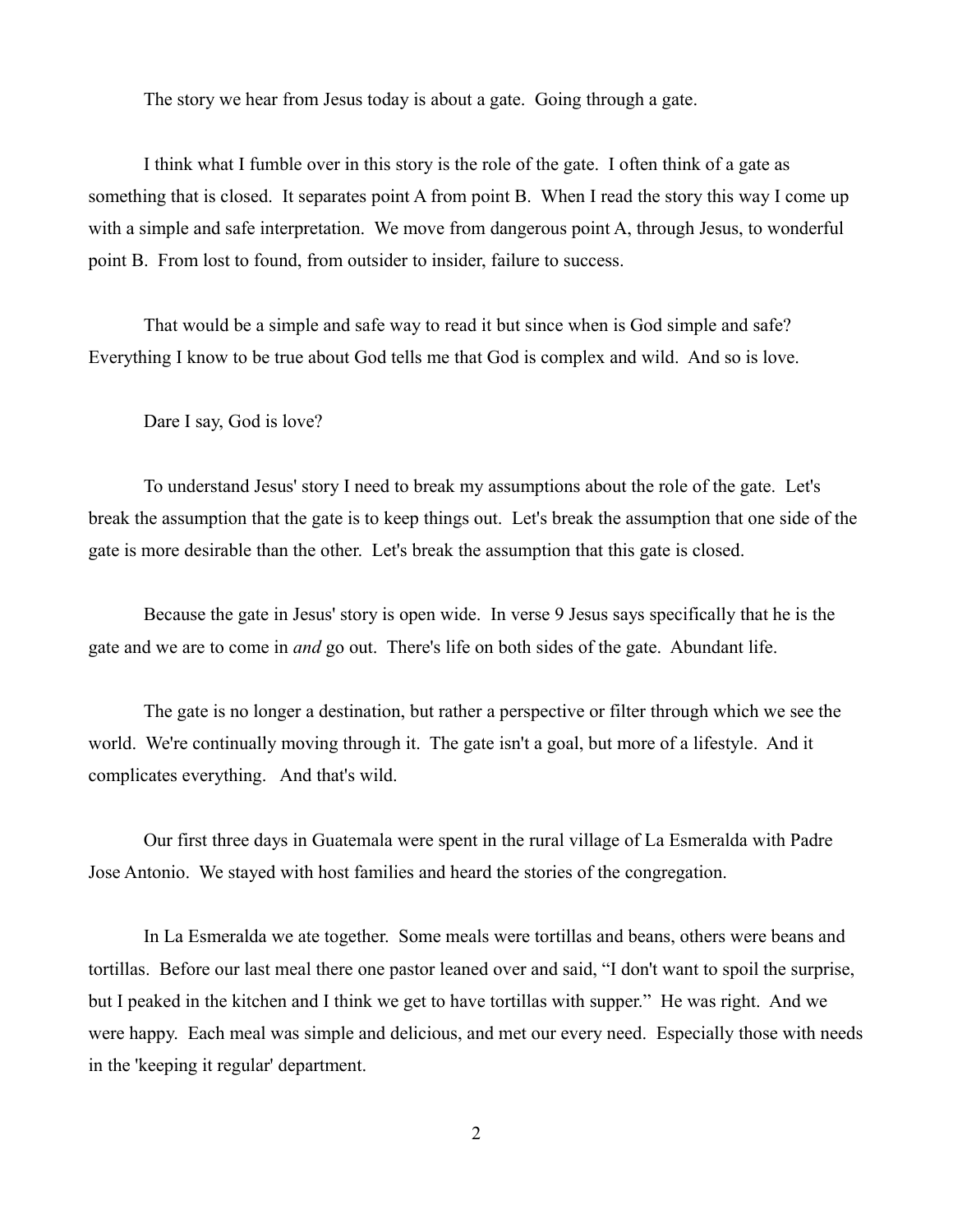Two nights later in Guatemala City many of the Guatemalan pastors had arrived from the country side to the big city for the celebrations and we all went out for supper to a beautiful Italian restaurant that was on the second floor of a mall that felt like the Galleria in Edina minus the sea of blond hair and blue eyes. As a group we entered the mall through a gate and headed for the restaurant. We sat down, about 30 of us, and ordered from the extensive menu. Baskets of bread were brought out, glasses of wine passed around. It was a table full of professional church nerds, the significance of bread and wine passed around a table does not go unnoticed.

Again, verse 9, "I am the gate. Whoever enters by me will be saved, and will come in and go out and find pasture."

Once again we were eating together. This time on the other side of the gate. We were coming in and going out and finding pasture on both sides of the gate. I'm thankful for Pastors Amanda and Horacio Castillo for deliberately planning these sorts of tensions into our travel. From rustic to extravagant. They weren't playing it safe. And the wild thing is many of those at the table that evening wouldn't have been welcome if not for the accompaniment of the wealthy Americans. We walked through that gate together and that made all the difference.

We talk about having an open table when we come to communion, because we believe that God's welcome is for everyone. But what if this isn't just a reminder of how God does things but also a lesson in how we can be doing things. What if we started treating our dinner tables a bit more as a sacrament? A means of grace to which everyone is invited.

One afternoon in Guatemala City we visited the Lutheran Church of the Resurrection. There are large ravines in Guatemala City and as you can imagine these steep descents are not favored by the rich. The steps built into the hillside are uneven and unpredictable. At 6'2" I had to continually duck to avoid catching my forehead on the tin roof overhang of the homes built alongside the walkway. If Guatemala has building codes it's safe to say these codes have yet to be cracked. It was down these winding walkways and rough cement steps that we came upon la Resurreccion.

3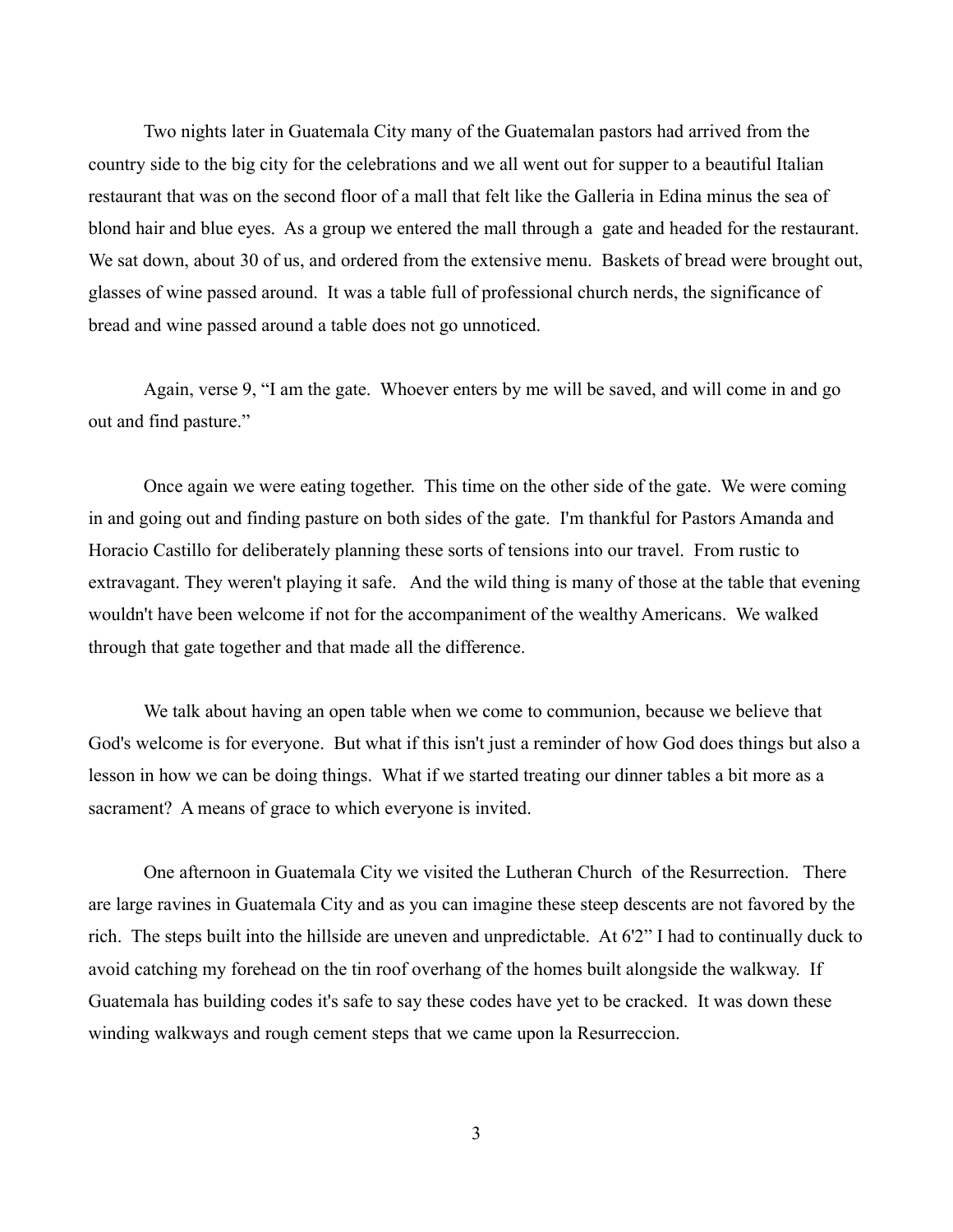With every church we visited we heard the stories of the congregation. Pastor Marsalina began telling the story. When she finished she apologized for going back and forth between her own story and the story of the church but qualified it by saying, "It is because the church's story and my story are one in the same." What if we could no longer differentiate between the life of our church and our own life? What if that line between faith and life was erased? Perhaps then life would be more abundant.

We had arrived the week following Easter. In the Roman Catholic traditions of Guatemala Good Friday is marked by making huge floats that bear the suffering Christ and are lifted and carried by up to 110 men. And a couple of women to make sure the doors are held open. Not really, the women carry their own float of the virgin Mary. This is where the focus of Holy Week lies – Good Friday.

But not at La Reserreccion. Here, in the ravine, down the narrow walkways and steep steps another float was made. A float for Easter morning bearing the risen Christ. And built in such a way that Jesus could be lifted, turned, contorted, and twisted to travel among the neighborhood surrounding the congregation. To make it's way through the forgotten alleys and peoples of Guatemala City. It was Christ present in the midst of suffering and celebration. It was the incarnation. In that respect La Reserrecccion was an incarnational congregation. A congregation that forms not where it sees potential growth but where it sees immediate need. To figure out where Christ is present and to show up. I'd like to think that I'm part of a congregation that desires to be present in this same way. To join in incarnational living. What does that look like at Humble Walk?

I've got 50 more stories. I wish I could tell them all. But here's a few themes I noticed:

No where along the way did we hear stories of numbers or growth. We heard about relationships. People were a part of the congregations because they had a role. They knew they were needed and they were given opportunity to respond to the embrace of God's love. Like Jimmy showing up each week to set up chairs or Lydia and Anna counting the offering. It's not about numbers, it's about relationships. When people ask me about Humble Walk they often ask, How many members are there? My response is generally along the lines of, Well, last Sunday everybody was there. It's kind of a smart alec response but it's true. When we can't break church down into numbers it gets complex.

4